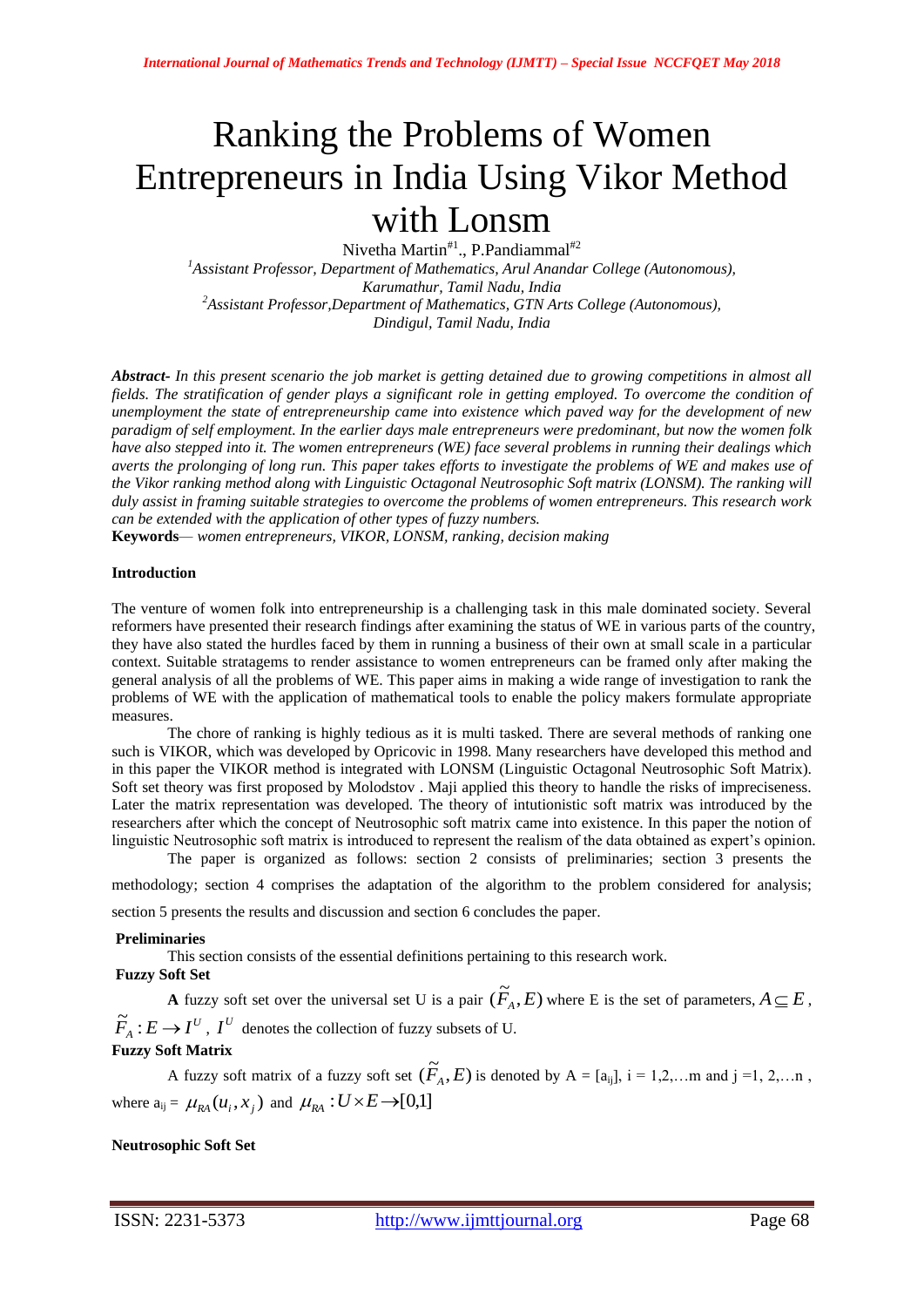A neutrosophic soft set F is a mapping from A to  $I^U$ , where A is the subset of E, the set of parameters and  $I^U$  is the collection of all neutrosophic fuzzy subsets over of the universe set U.

#### **Neutrosophic Soft Matrix**

A neutrosophic soft matrix is denoted as  $N = [n_{ij}]$ ,  $i = 1, 2, \ldots$  m and  $j = 1, 2, \ldots$  m where  $n_{ij} = (T_{ij}, I_{ij}, F_{ij})$ ,  $T_{ij}$ ,  $I_{ij}$ ,  $F_{ij}$ 

represents the truth , indeterminacy and false membership functions respectively

## **Linguistic Neutrosophic Soft Matrix**

A Linguistic Neutrosophic Soft Matrix is a Neutrosophic fuzzy soft matrix in which  $T_{ii}$ ,  $I_{ii}$ ,  $F_{ii}$  are represented in terms of linguistic variables.

## **Octagonal Fuzzy Number**

An octagonal fuzzy number is of the form (a1,a2,a3,a4,a5,a6,a7,a8), where ai, i = 1 to 8are real numbers a1  $\le a2$  $\le a$ 3  $\le a$ 4  $\le a$ 5  $\le a$ 6  $\le a$ 7  $\le a$ 8 whose membership function  $\mu_{A(x)}$  is defined as follows

$$
\mu_{A(x)} = \begin{cases}\n0 & \text{if } x \prec a_1 \\
k \left(\frac{x-a_1}{a_2-a_1}\right) & \text{if } a_1 \leq x \leq a_2 \\
k & \text{if } a_2 \leq x \leq a_3 \\
k + (1-k) \left(\frac{x-a_3}{a_4-a_3}\right) & \text{if } a_3 \leq x \leq a_4 \\
1 & \text{if } a_4 \leq x \leq a_5 \\
k + (1-k) \left(\frac{a_6-x}{a_6-a_5}\right) & \text{if } a_5 \leq x \leq a_6 \\
k & \text{if } a_6 \leq x \leq a_7 \\
k + (1-k) \left(\frac{a_8-x}{a_8-a_7}\right) & \text{if } a_7 \leq x \leq a_8\n\end{cases}
$$

Where  $0 < k < 1$ 

# **Methodology of VIKOR with LONSM**

The steps involved are as follows

- 1. The expert's opinion for each factor is represented as linguistic Neutrosophic soft matrix (LNSM).
- 2. The linguistic variables are quantified in terms of octagonal fuzzy numbers which transforms LNSM to LONSM.
- 3. The values of LONSM are modified to crisp values by using the defuzzification formula 1 /2 h ( $a_8$   $a_1$ ) + ( $a_7$  –  $a_2$ ) + 1/2 h ( $a_6$  –  $a_3$ ) + ( $a_5$  –  $a_4$ )
- 4. The positive and negative solution is determined. Where  $q^+ = \{\tilde{r}_1^+, \tilde{r}_2^+, \dots, rn^+\}$  where  $\tilde{r}_j^+ = \max\{S(\tilde{r}_j), S(\tilde{r}_{mj})\} j = 1, 2, ...n$

$$
q = {\overleftarrow{r_1}}, {\overleftarrow{r_2}}, \dots, rn^{-1} \text{ where } {\overleftarrow{r_j}} = min\{S(\overleftarrow{r_{1j}}) \dots S(\overleftarrow{r_{mj}})\} \text{ } j=1,2,..n
$$

5. Determine the values of  $S_i$  and  $T_i$ 

$$
S_i = \sum_{j=1}^n \frac{w_j \left\| \widetilde{r}_j^+ - \widetilde{r}_j \right\|}{\left\| \widetilde{r}_j^+ - \widetilde{r}_j^- \right\|} \quad i = 1, 2...m
$$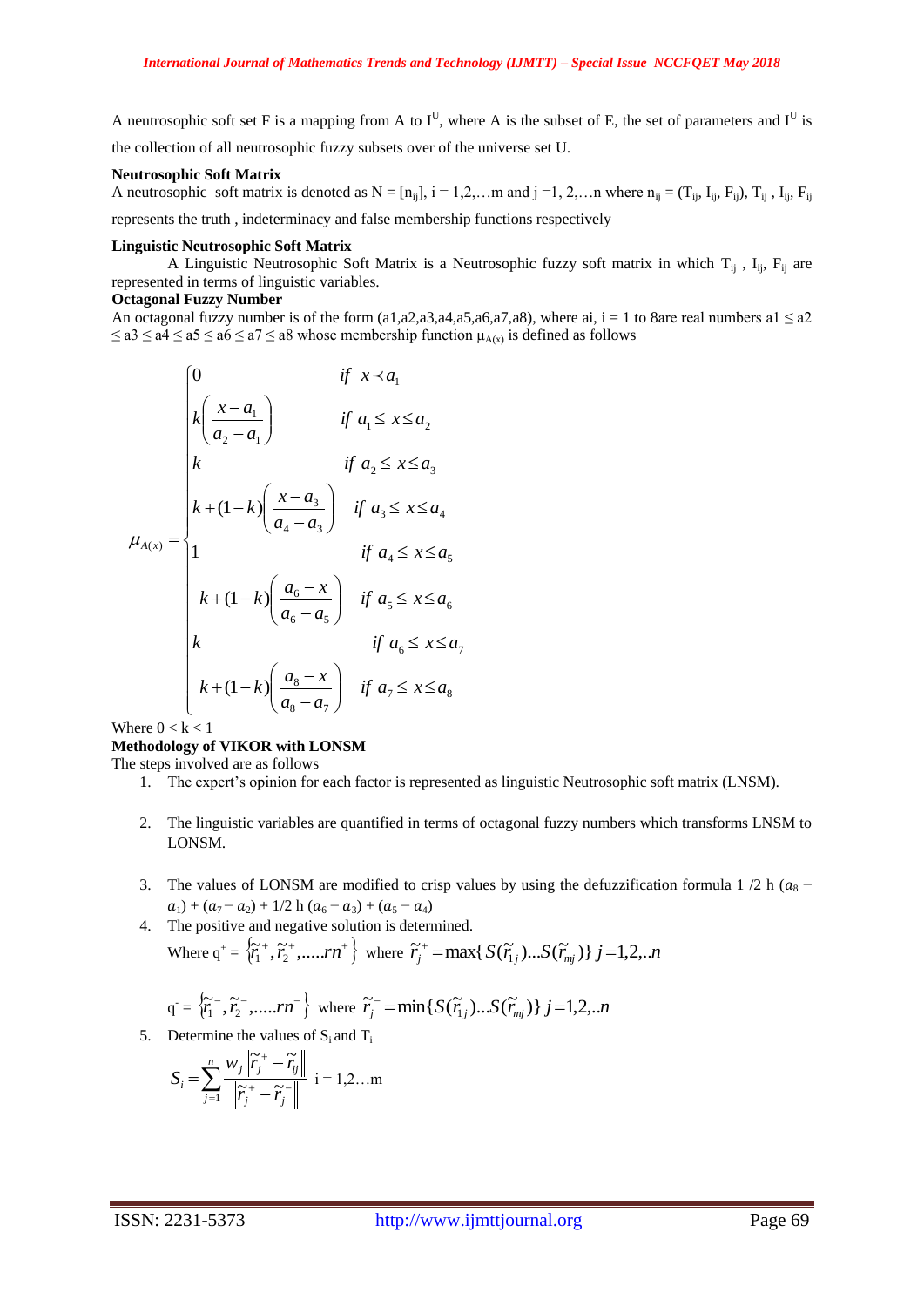$$
T_i = \max_j \frac{w_j \left\| \widetilde{r}_j^+ - \widetilde{r}_j \right\|}{\left\| \widetilde{r}_j^+ - \widetilde{r}_j^- \right\|} \quad i = 1, 2, \dots m
$$

6. Calculate E<sup>i</sup> where E<sup>i</sup> = v(S<sup>i</sup> –S - )/(S<sup>+</sup> -S - ) +(1-v) (Ti – T - )/(T<sup>+</sup> -T - ) Where S- = min S<sup>i</sup> , S<sup>+</sup> = max S<sup>i</sup> ,T- = min T<sup>i</sup> , T<sup>+</sup> = max T<sup>i</sup>

## **Adaptation of the proposed method to the problem of women entrepreneurs**

The problems of WE are listed and the proposed method of VIKOR with LONSM is applied to determine the ranking of the problems.

**Problems of Women Entrepreneurs** P1 Economic Constraint P2 shortage of Inputs P3 Family Bonds P4 Social Discrimination P5 Gender bias P6 Lack of Higher Education P7 Scarce of exposure to the external environment P8 Deficit of skills to tackle the risks P9 Discontinuous Supportive network P10 Fright of Failure

*Table.1. Quantification of Linguistic variable*

| <b>Linguistic Variable</b> | <b>Octagonal Fuzzy Representation</b>              | <b>Crisp Value</b> |
|----------------------------|----------------------------------------------------|--------------------|
| Very Low VL                | $(0.01, 0.02, 0.03, 0.04, 0.05, 0.06, 0.07, 0.08)$ | 0.085              |
| Low L                      | $(0.04, 0.06, 0.08, 0.10, 0.12, 0.14, 0.16, 0.18)$ | 0.17               |
| Medium M                   | $(0.16, 0.22, 0.28, 0.34, 0.4, 0.42, 0.45, 0.5)$   | 0.41               |
| High H                     | $(0.5, 0.63, 0.69, 0.75, 0.81, 0.87, 0.87, 0.9)$   | 0.445              |
| Very High VH               | $(0.7, 0.75, 0.8, 0.85, 0.95, 0.95, 1, 1)$         | 0.4625             |

The LNSM representing the expert's opinion is presented below

|                 | Expert 1    | Expert 2    | Expert 3    |
|-----------------|-------------|-------------|-------------|
| P <sub>1</sub>  | (H, VL, VL) | (H,L,VL)    | (H, VL, VL) |
| P <sub>2</sub>  | (H,M,L)     | (VH,L,VL)   | (VH,L,L)    |
| P <sub>3</sub>  | (H,L,M)     | (H,M,L)     | (VH, M, L)  |
| P4              | (L,M,H)     | (L, VL, VH) | (L,M,VH)    |
| P <sub>5</sub>  | (VH, VL, L) | (VH,L,VL)   | (H, VL, L)  |
| P <sub>6</sub>  | (M,L,M)     | (L,M,H)     | (H,L,M)     |
| P7              | (L,L,H)     | (L, VL, VH) | (M,L,M)     |
| P8              | (L,M,VH)    | (M,L,M)     | (H,M,L)     |
| P <sub>9</sub>  | (H,M,L)     | (VH, M, L)  | (H,L,VL)    |
| P <sub>10</sub> | (M,L,M)     | (M,L,VL)    | (H, M, M)   |

The linguistic Octagonal Neutrosophic Soft Matrix is

|                | <b>Expert 1</b>       | <b>Expert 2</b>       | <b>Expert 3</b>       |
|----------------|-----------------------|-----------------------|-----------------------|
| P1             | (0.445, 0.085, 0.085) | (0.445, 0.17, 0.085)  | (0.445, 0.085, 0.085) |
| P <sub>2</sub> | (0.445, 0.41, 0.17)   | (0.4625, 0.17, 0.085) | (0.4625, 0.17, 0.17)  |
| P3             | (0.445, 0.17, 0.41)   | (0.445, 0.41, 0.17)   | (0.4625, 0.41, 0.17)  |
| P <sub>4</sub> | (0.17, 0.41, 0.445)   | (0.17, 0.085, 0.4625) | (0.17, 0.41, 0.4625)  |
| P <sub>5</sub> | (0.4625, 0.085, 0.17) | (0.4625, 0.17, 0.085) | (0.445, 0.085, 0.17)  |
| P6             | (0.41, 0.17, 0.41)    | (0.17, 0.41, 0.445)   | (0.445, 0.17, 0.41)   |
| P7             | (0.17, 0.17, 0.445)   | (0.17, 0.085, 0.4625) | (0.41, 0.17, 0.41)    |
| P8             | (0.17, 0.41, 0.4625)  | (0.41, 0.17, 0.41)    | (0.445, 0.41, 0.17)   |
| P9             | (0.445, 0.41, 0.17)   | (0.4625, 0.41, 0.17)  | (0.445, 0.17, 0.085)  |
| <b>P10</b>     | (0.41, 0.17, 0.41)    | (0.41, 0.17, 0.085)   | (0.445, 0.41, 0.41)   |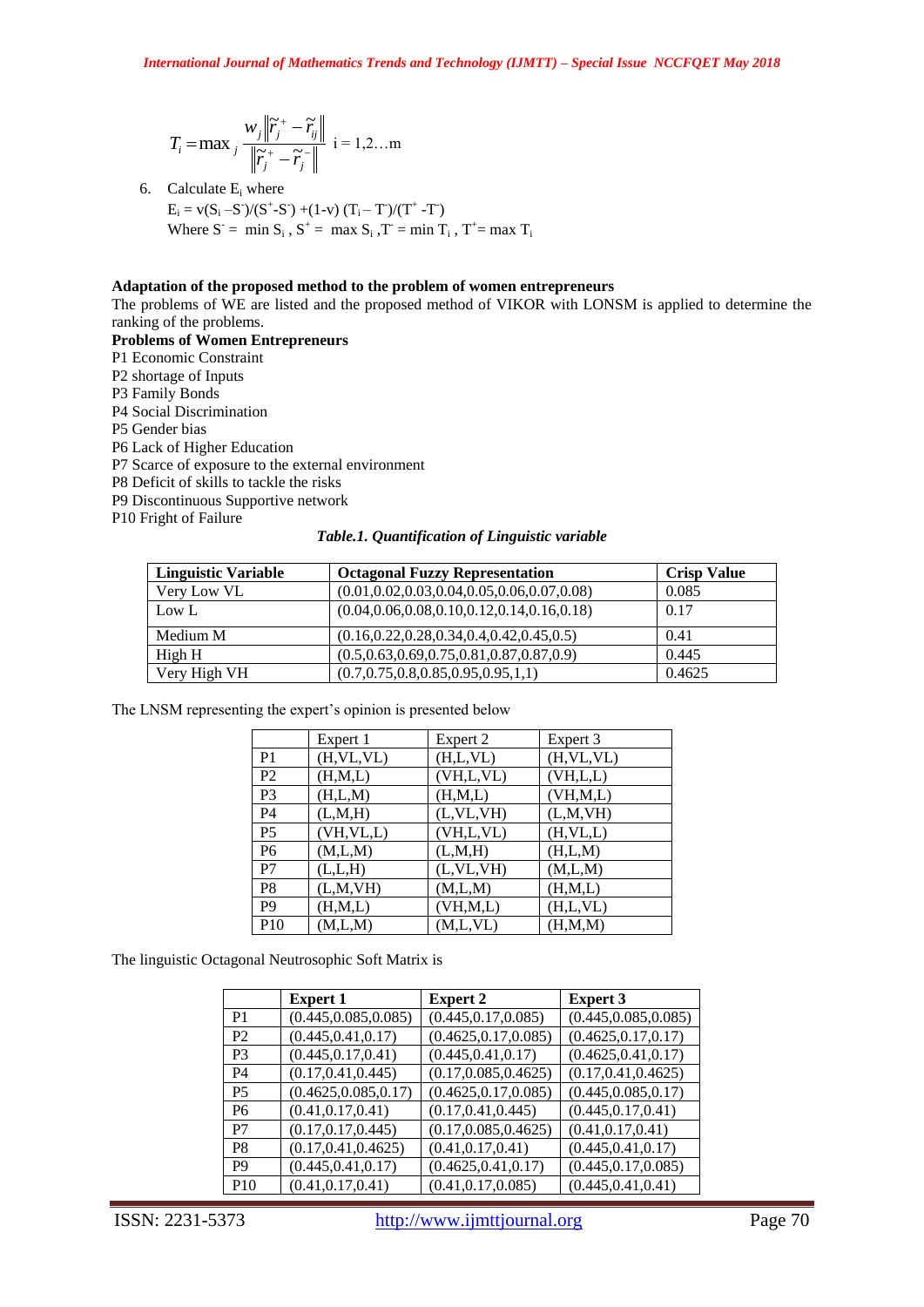The positive and negative ideal solutions  $q^+ = \{(0.4625, 0.085, 0.17), (0.4625, 0.17, 0.085), (0.4625, 0.17, 0.17)\}$  $q = \{(0.17, 0.17, 0.445) (0.17, 0.085, 0.4625) (0.17, 0.41, 0.4625)$ 

| S <sub>1</sub>  | 0.250754 | T1                     | 0.126979 | E1             | 0.780313 |
|-----------------|----------|------------------------|----------|----------------|----------|
| S2              | 0.396555 | T2                     | 0.396555 | E2             | 0.338002 |
| $\overline{S3}$ | 0.824887 | T3                     | 0.310947 | E <sub>3</sub> | 0.410457 |
| $\overline{S4}$ | 1.628851 | $\overline{\text{T4}}$ | 0.629346 | E4             | 0.92018  |
| $\overline{S5}$ | 0.090715 | T5                     | 0.090715 | E <sub>5</sub> | 0.8452   |
| $\overline{S}6$ | 1.106622 | T <sub>6</sub>         | 0.538342 | E6             | 0.679429 |
| S7              | 1.256806 | T7                     | 0.5      | E7             | 0.698339 |
| S <sub>8</sub>  | 1.231841 | T <sub>8</sub>         | 0.640952 | E8             | 0.800179 |
| S9              | 0.749717 | $\overline{T9}$        | 0.396555 | E9             | 0.452804 |
| S <sub>10</sub> | 0.726118 | T <sub>10</sub>        | 0.35526  | E10            | 0.412918 |

## *Table 2. Values of Si, Ti & Ei*

## *Table.3. Ranking of P<sup>i</sup>*

| P1              | 4              |
|-----------------|----------------|
| P2              | 10             |
| P3              | 9              |
| P4              | 1              |
| P5              | $\mathfrak{D}$ |
| P6              | 6              |
| P7              | 5              |
| P8              | 3              |
| P9              | 7              |
| P <sub>10</sub> | 8              |
|                 |                |

#### **Results and Discussion**

From the Table 3. The ranking of the problems of women entrepreneurs is vivid. Social Discrimination (P4), Gender Bias (P5), Deficit of skills to tackle the risks (P8) are the three major problems faced by WE. Therefore the reformers and the policy makers should make the essential provisions to make the women entrepreneurs overcome these prime hurdles.

## **Conclusion**

This paper introduces the concept of linguistic Neutrosophic soft matrix and linguistic octagonal Neutrosophic soft matrix which presents the data in the realistic form. These new notions facilitate the data handling and assist in making feasible decisions. This research work also aids in ranking the problems of WE in systematic manner. This work can also be extended by using other types of fuzzy numbers and a comparative analysis can also be made with different types of fuzzy numbers.

#### **REFERENCES**

[1] B. Ahmad and A. Kharal(2009), On Fuzzy Soft Sets, Advances in Fuzzy Systems, pp 1-6.

[2]. K.T. Atanassov, More on intuitionistic fuzzy sets, Fuzzy Sets and Systems 33(1989)37-46.

[3]. S. Broumi, Generalized Neutrosophic Soft Set International Journal of Computer science, Engineering and Information Technology, 3/2(2013) pp 17-30.

[4]. N. Cagman and S. Enginoglu(2012), Fuzzy Soft Matrix Theory and its Application in Decision Making, Iranian Journal of Fuzzy Systems, Volume 9, No.1, pp 109-119.

[5]. I. Deli, S. Broumi, Neutrosophic Soft Set and Neutrosophic Soft Matrices based on nDecision Making, arxiv:1402.0673